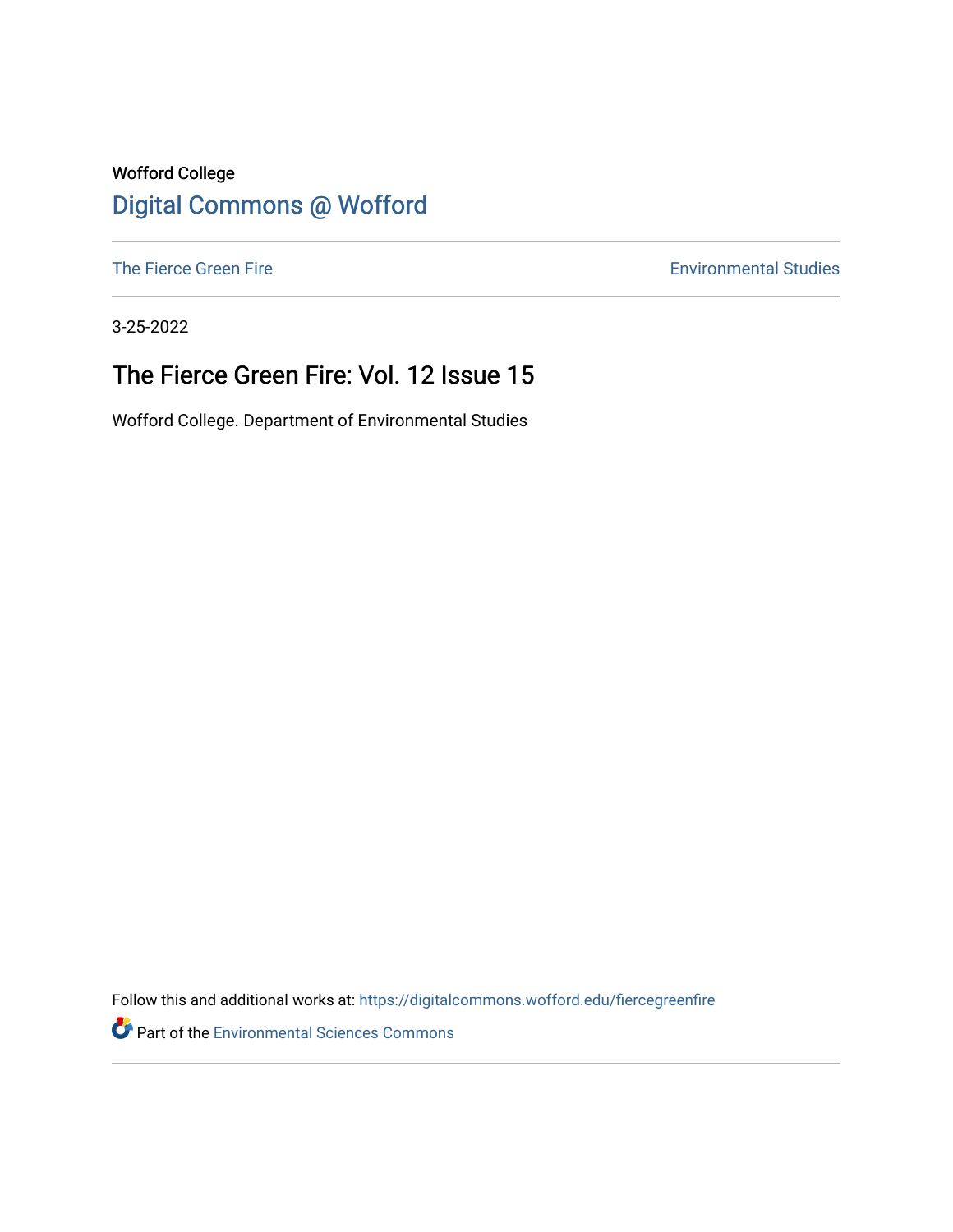### The Fierce Green Fire ewsletter of the Wofford College Environmental Studies Program





# Volume 12, Issue 15 *World Water Day at Glendale*







# *by Molly Bradach '22*

This past Saturday (March 19), we celebrated World Water Day with crafts, water testing, and the bright sun! It was the perfect day to be outside and learn about water in our everyday lives. We invited kids from all around the Spartanburg/Greenville area to come and join us. The kids thoroughly enjoyed the water testing and were amazed at the results they found. Everyone was able to gather water samples from Lawson's Fork Creek and measure the pH and dissolved oxygen levels. The kids also created small flowerpots, which were made from recycled toilet paper rolls. They added soil and seeds into the roll and used a popsicle stick to identify the flower planted. Coloring pages were also decorated to create the best home décor!

The kids learned all different facts on why water is important for humans and the environment. Volunteers helped teach the kids about how to keep our waters clean and how certain US governmental programs help with the cause. We hope informing these young kids about our world's water will benefit in the long run, as they continue the conversation with their friends, family, neighbors, and even strangers!

At the end of the day, families (including Dr. Brewitt) picnicked on the river's edge and enjoyed the rest of the beautiful Saturday. Shoutout to all the volunteers who helped with this event. Samantha and I couldn't have done it all alone! Please keep an eye out for our next event on April 22, as we will celebrate Earth Day and self-care!

*The World Water Day event was organized by the Goodall outreach interns and included lots of kid-friendly activities for families.*